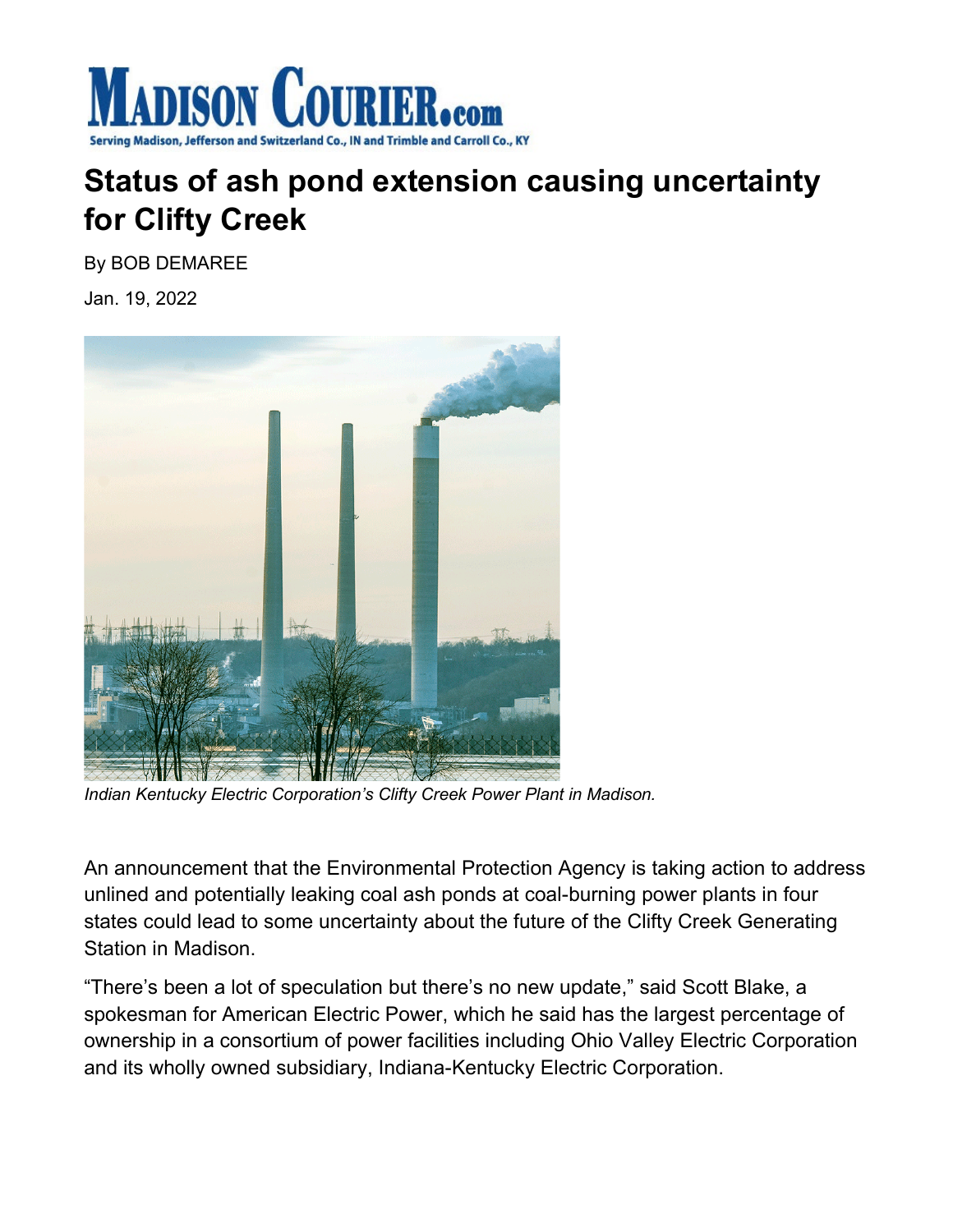On Jan. 11, Barry N. Breen, acting assistant administrator for the Office of Land and Emergency Management, signed a notice for a proposed denial of an alternative closure deadline for coal ash pits at the Clifty Creek Power Station. The EPA's notice states that IKEC had filed an extension on April 11, 2021 asking for an extension of a proposed closure of the Madison plant's West Boiler Slag Pond on Dec. 5 and a Landfill Runoff Collection Pond on April 23, 2023.

Blake said the issue is currently in a comment period from Jan. 25 to Feb. 23 in which the utility may respond and make its case on how it is addressing issues outlined by the Environmental Protection Agency. Once comments are submitted, Blake said there's no certainty on how long it will take for the EPA to respond.

Blake also said "no decision" has been made by American Electric Power on the future of the Madison plant if the coal ash pit closure does go into effect.

"These are complex issues and topics," said Blake, noting that it took several months for IKEC to receive last week's notification of the proposed decision. "We don't know how long it will take for them to evaluate and make a decision. A lot of the timeline is fluid at this point," he said. "We will show them a plan that we are putting forth" that "remedies are underway" as they work to satisfy the concerns by the EPA.

In addition to the notice sent to Clifty Creek, the Associated Press reported last week that separate letters of denial were sent to the James M. Gavin plant in Cheshire, Ohio, and the Ottumwa plant in Ottumwa Iowa. The H.L. Spurlock plant in Maysville, Kentucky, will be required to fix groundwater monitoring as a condition for continued operation of its coal ash pond, the EPA said.

The actions mark the first time the EPA has enforced a 2015 rule aimed at reducing groundwater pollution from coal-fired power plants that has contaminated streams, lakes and underground aquifers. Coal ash, the substance that remains when coal is burned to generate electricity, contains a toxic mix of mercury, cadmium, arsenic and other heavy metals, and has been cited for polluting waterways, poisoning wildlife and causing respiratory illness among those living near massive ponds where the waste is stored.

Last week, EPA Administrator Michael Regan cited the importance of ensuring that coal ash ponds meet strong environmental and safety standards and that operators of industrial facilities are held accountable. "I've seen firsthand how coal ash contamination can hurt people and communities,'' said Regan, a former North Carolina environmental regulator who negotiated with Duke Energy what state officials say was the largest cleanup agreement for toxic coal ash. For too long, communities already